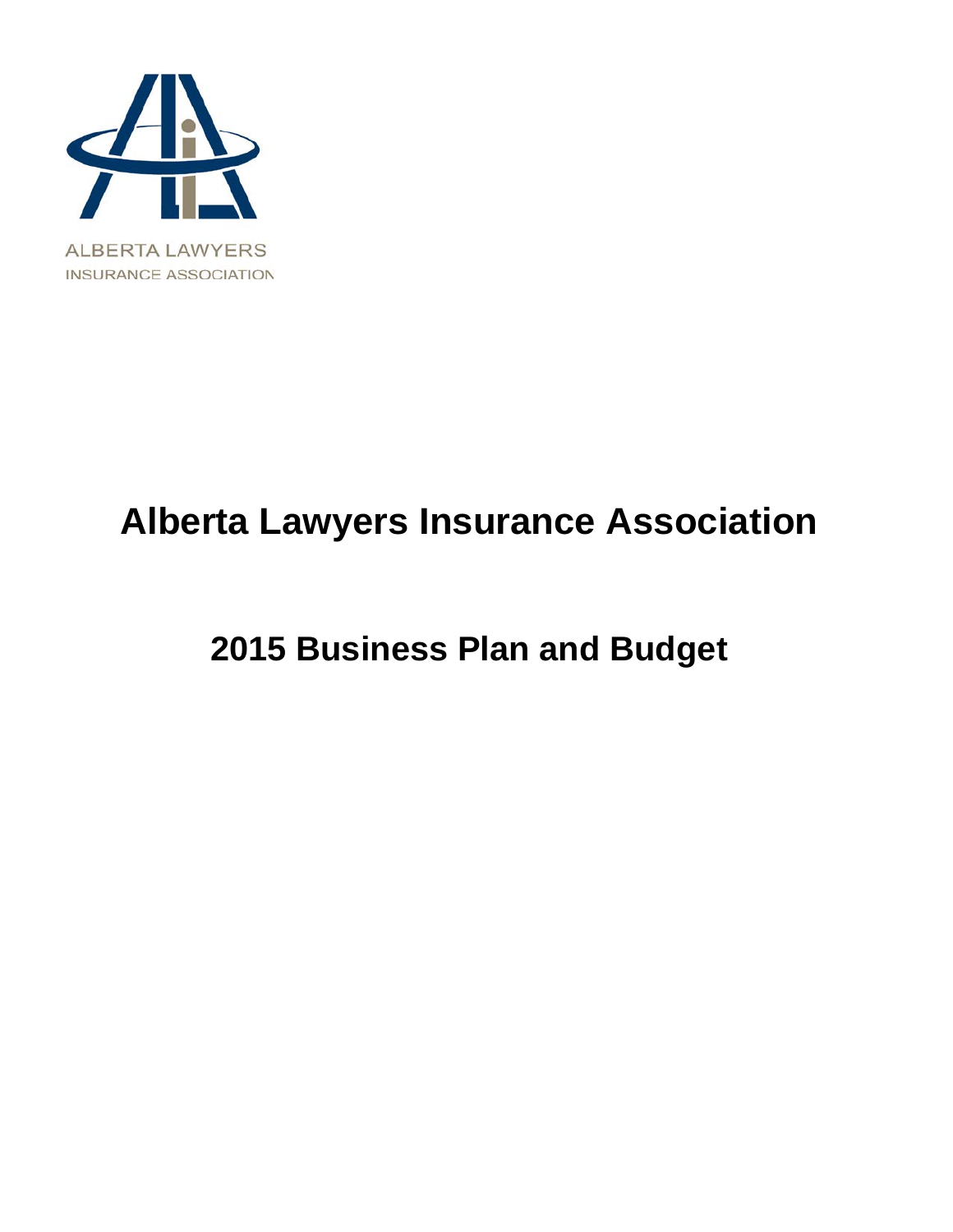# **Table of Contents**

| APPENDIX 1 - PROFESSIONAL LIABILITY INSURANCE PROGRAM STRUCTURE 9 |  |
|-------------------------------------------------------------------|--|
| APPENDIX 2 - TRUST SAFETY INSURANCE PROGRAM STRUCTURE 10          |  |
|                                                                   |  |
|                                                                   |  |
|                                                                   |  |
|                                                                   |  |

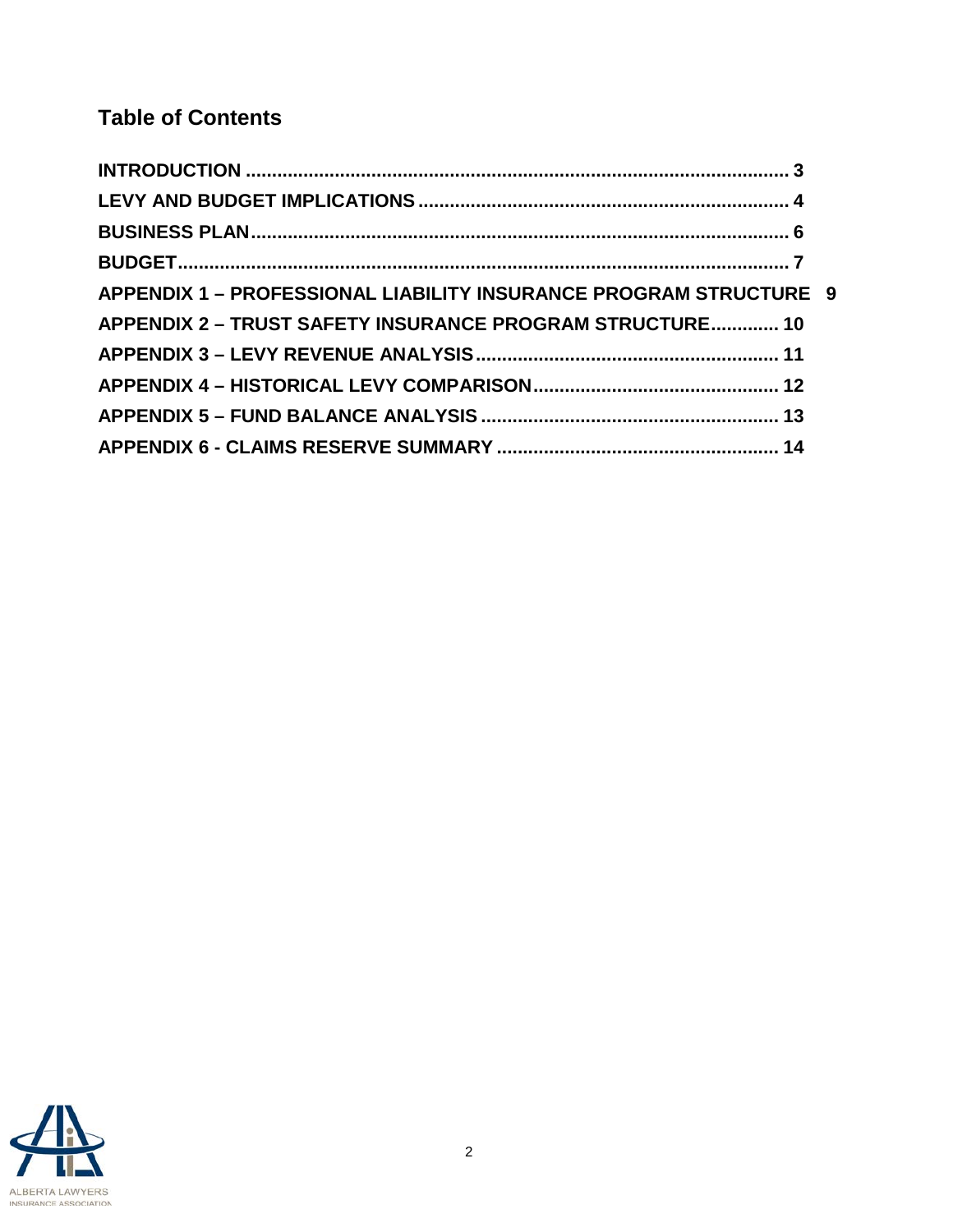### <span id="page-2-0"></span>**Introduction**

The 2015 Alberta Lawyers Insurance Association (ALIA) business plan and budget for the fiscal year ending December 31, 2015 is presented below. This business plan and budget is presented to the Advisory Board for their consideration to recommend to the ALIA Board of Directors for their approval.

Two major changes took place in the ALIA Indemnity Program during 2014 that have a significant impact on the nature of the ALIA budget and, ultimately, the levy for 2015:

#### *Withdrawal from the Canadian Lawyers Insurance Association (CLIA)*

Effective July 1, 2014 ALIA withdrew as a subscriber from the CLIA reciprocal and established its own reciprocal insurance exchange in accordance with the Alberta *Insurance Act.* This reciprocal called the Alberta Lawyers Insurance Exchange (ALIEX) was licensed by the Superintendent of Insurance and began operations on July 1, 2014. An insurance reciprocal is not a legal entity and requires a Principal Attorney to act on its behalf. ALIA acts as the principal attorney for ALIEX and manages ALIEX under a Management Agreement.

As was the case in the CLIA reciprocal, ALIA will continue to handle all claims against Alberta lawyers. The \$500,000 group deductible will be paid by ALIA and amounts in excess of \$500,000 will paid by ALIEX. Reinsurance and excess insurance have been purchased to provide additional protection.

Claims pre-July 1, 2014 continue to be run off under the CLIA reciprocal. Our goal is a clean break from CLIA and we will monitor this yearly to determine when it is optimal for that to happen. ALIA remains a subscriber to CLIA for the purposes of the Voluntary Excess Program.

The structure of the new professional liability insurance program, including reinsurance coverage not included in the previous CLIA coverage, is depicted in Appendix 1.

#### *Trust Safety Insurance*

Prior to July 1, 2014, the liability for claims related to lawyer misappropriation of client trust funds was contained within the Law Society's Assurance Fund. There were no dollar amount or time limitations on defalcation claims under the Assurance Fund model. Consequently, this model represented a significant financial risk to both the Law Society and Alberta lawyers.

To more effectively manage this risk, we've introduced Trust Safety Insurance (TSI) in 2014 as part of the ALIA professional indemnity program. Trust defalcation claims occurring after July 1, 2014 will be covered under the TSI program. Under TSI, theft claims will be managed in the same manner as professional liability claims with appropriate dollar amount and time limitations and exclusions. The structure of the TSI program is depicted in Appendix 2. Defalcation claims occurring prior to July 1, 2014 will be adjudicated and paid out of the legacy Law Society Assurance Fund.

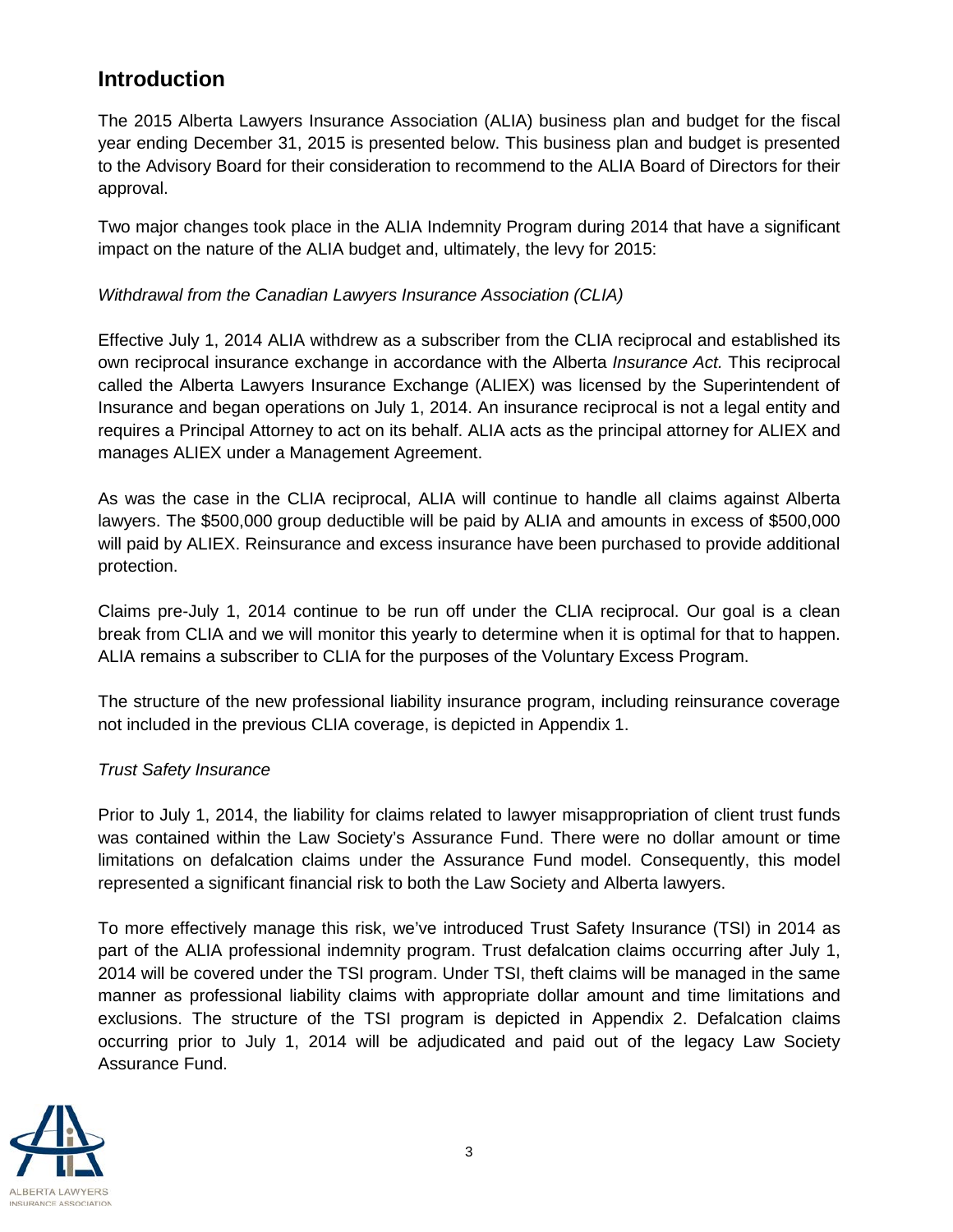### <span id="page-3-0"></span>**Levy and budget implications**

The withdrawal from CLIA, creation of ALIEX and the introduction of TSI has a number of implications to the structure of ALIA's 2015 budget. The discussion below is based on the proposed budget included on page 8. This budget contains very preliminary amounts for the 2015/16 Part A and Part B levy revenue and claims expense estimates. We'll have a much better sense of these amounts once we've received the formal actuarial report in the spring of 2015 in conjunction with the setting of the actual 2015/16 levies.

#### **Revenue**

#### *Annual levy – Part A and B*

The ALIA levy for the insurance policy year commencing July 1, 2015 will consist of two parts – a Part A levy representing the traditional professional liability coverage and a Part B levy representing the new TSI coverage. We refer to Part A and Part B as these are the distinct sections of the new indemnity program insurance policy that addresses professional liability and trust theft coverage respectively.

The Part A and Part B levy for the 2015/16 policy year will be established by the Advisory Board in the spring of 2015. Insured Alberta lawyers (estimated at 6,300) will be required to pay the combined levy before the commencement of the new policy year – July 1, 2015. The insurance policy year (July) and ALIA's fiscal year (December) do not coincide, so this makes our 2015 revenue budget a bit complicated. In addition, there was no TSI levy for the 2014/15 policy year so the 2015 budget only reflects TSI (or Part B) levy revenue for the last six months of fiscal 2015. For clarity, Appendix 3 illustrates the structure of the proposed revenue budget for 2015.

The claims environment under which the new combined levy will be established is as follows:

#### Part A;

Normal claims year prior to 2008 were around \$12 million. Since the global economic crash at that time, we've had claims years in the mid \$20 million up to \$30 million. By far, the greatest impact on the program during this time period was mortgage fraud which accounted for 25% of our claims loss. We see the trend going back down in 2011 and 2012 to \$18 million and \$20 million. We appear to be "normalizing" and remain cautiously optimistic.

#### Part B;

Prior to the establishment of Part B (or TSI) coverage, theft claims covered by the Law Society's Assurance Fund have been a stand out in terms of large losses hitting that fund. Since 2004, we have averaged \$10 million in claims against the Assurance Fund per year.

The estimated Part A and Part B levies for the 2015/16 policy year reflected in this budget are designed to provide adequate funding to support ALIA's budgeted expenses and to maintain an adequate accumulated surplus. The Part B (or TSI) levy is a new element to what insured lawyers have paid in previous years. Prior to July 1 2014, all Alberta lawyers (about 9,000) funded theft claims through the Law Society's Assurance Fund levy. The Assurance Fund levy covered more

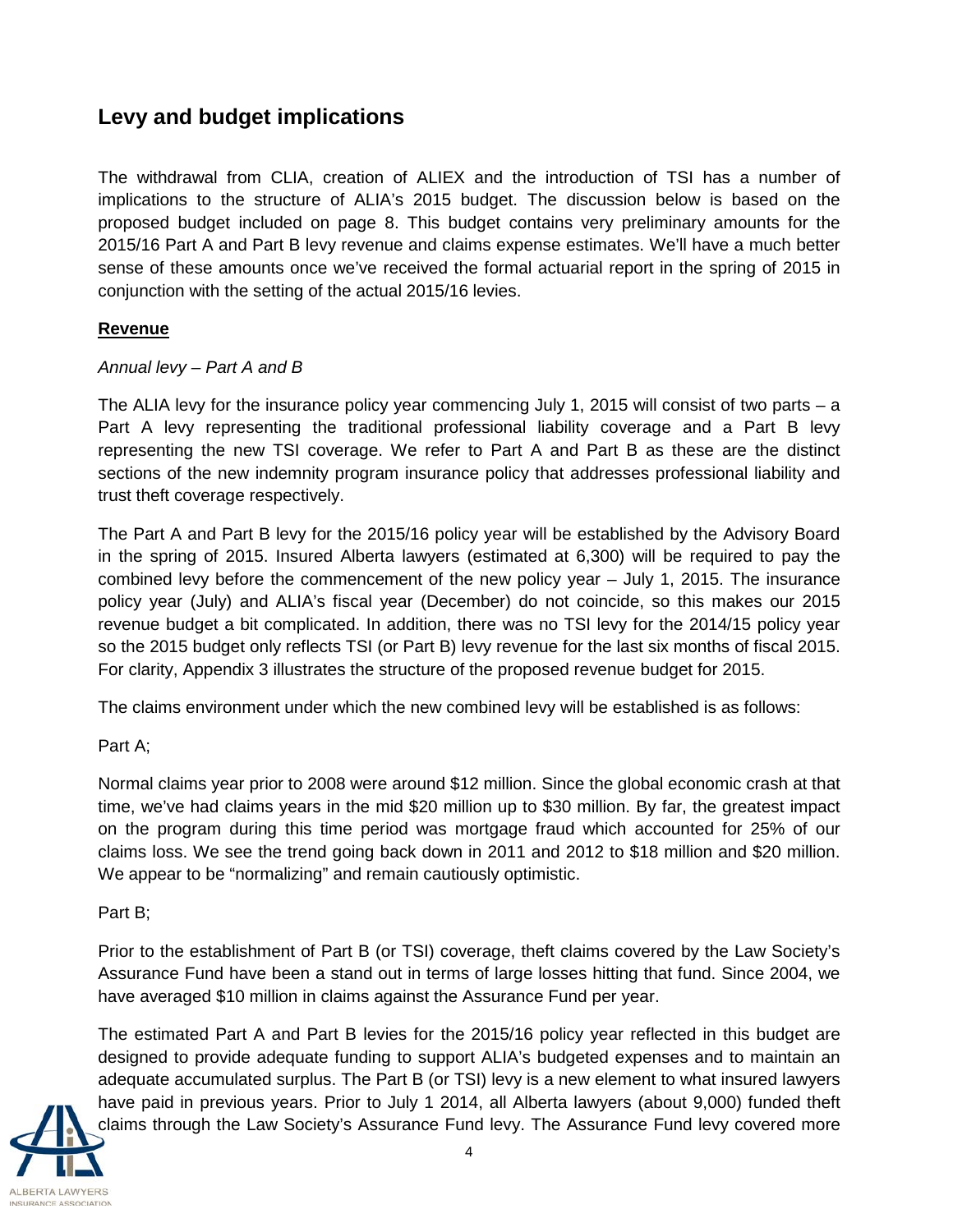than the cost of theft claims including custodianships, the Trust Safety audit program, and investigations staff. Spread over 9,000 lawyers, the portion of the theft claims cost funded by the Assurance Levy was about \$170. The new TSI program is now funded by 6,300 insured lawyers, so the equivalent of the per lawyer theft claim cost coverage in the previous Assurance Fund model is about \$250. The Assurance Fund levy has been kept artificially low in the past few years resulting in deficit funding over that time period. The accumulated surplus in that fund has declined from just under \$8 million in 2009 to just under \$5 million in 2013, a decline of \$3 million.

The preliminary TSI levy reflected in this budget is designed to fund the estimate cost of claims and the cost of reinsurance for ALIA and ALIEX. That all adds up to \$2,875,000 or about \$460 spread over 6,300 insured lawyers. The estimated levy of \$470 covers these budgeted costs and provides additional funding to build some surplus for the new Part B program.

In summary, the 2015 budget reflects an estimated 2015/16 levy of \$3,930 Part A and \$470 for Part B (the new Trust Safety Insurance). The actual levy for the policy year commencing July 1, 2015 will be established by the Advisory Board in the spring of 2015. The ALIA levy history is outlined in Appendix 4. Again, these estimated levies are very preliminary and will be subject to change upon receipt of our actuary's formal report in the spring of 2015 prior to the establishment of the actual levies for the 2015/16 indemnity program policy year.

#### *Investment income*

ALIA has about \$120 million of invested funds under professional management governed by a Statement of Investment Policies and Goals. Investment income is derived from interest, dividends and gains or losses on the disposition of securities. The investment revenue budget is derived from historical experience

#### *Management fee – ALIEX*

ALIA will charge a management fee to ALIEX to recover a portion of overhead costs attributable to the operations of ALIEX.

#### *Voluntary excess administration fee*

ALIA remains a subscriber to CLIA for the purposes of the Voluntary Excess Program and will collect an administration fee for handling these claims on CLIA's behalf.

#### **Expenses**

ALIA's budgeted expenses have increased by \$6,064,710 from 2014 to 2015. The factors driving this increase are:

#### *Trust Safety Insurance (Part B)*

The TSI program introduces three new elements to ALIA's cost structure – a provision for Part B claims, a premium paid to ALIEX for excess Part B coverage and reinsurance premium costs. This accounts for \$2,925,000 of ALIA's budgeted cost increase.

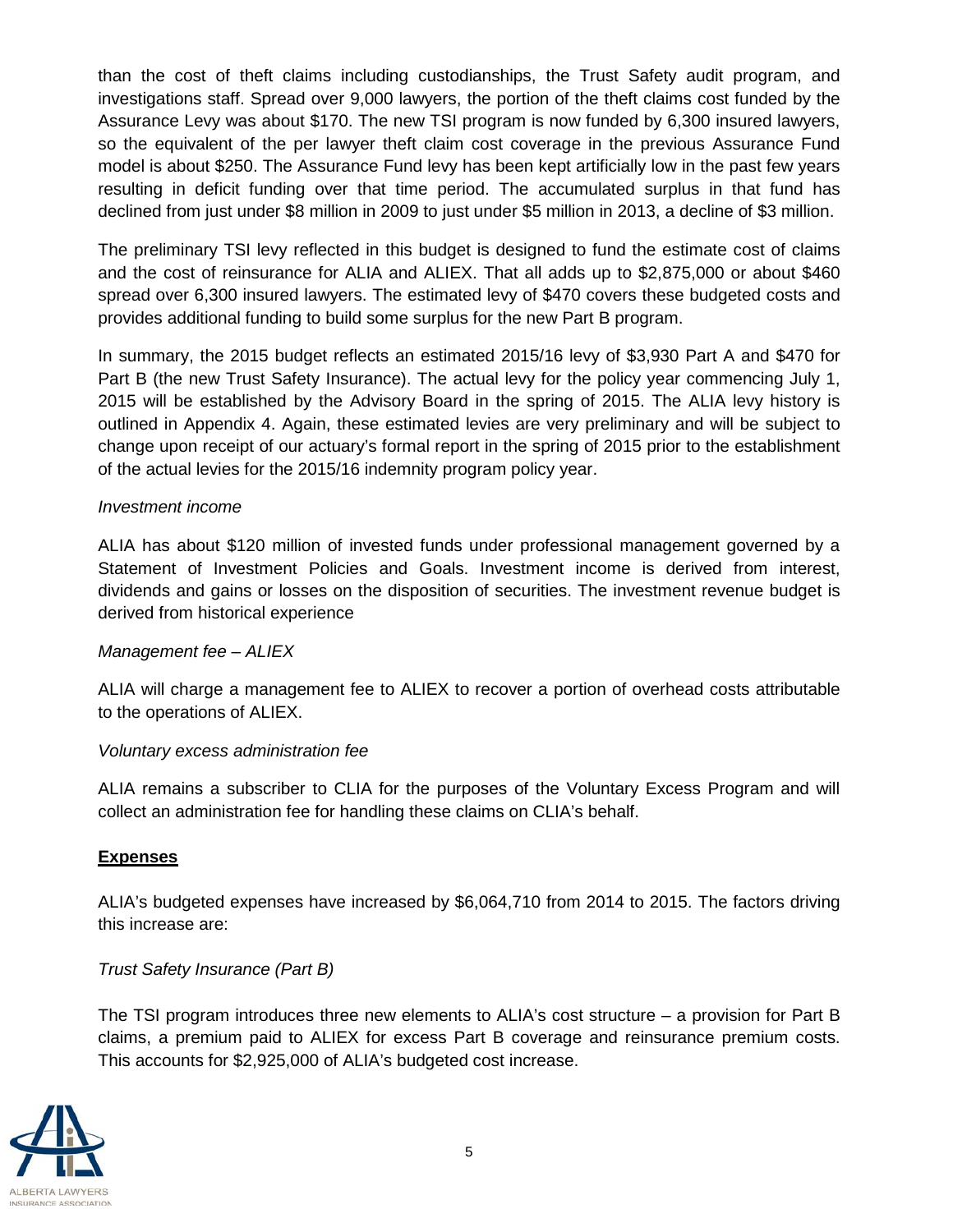#### *Conversion from CLIA to ALIEX – Part A coverage*

The budgeted cost of Part A coverage in excess of \$500,000 has increased by \$639,200 from budget 2014 due primarily to a retroactive assessment that ALIA is required to pay CLIA of \$635,500 in 2015. Combined with additional reinsurance coverage that did not exist under the CLIA program for \$960,000 and an increase in the budgeted Part A claims provision of \$275,000, budgeted expenses for the Part A program have increased by \$1,874,200 from 2014.

#### *Other increases:*

Budgeted staffing costs have increased by \$409,100. This increase includes the addition of a senior staff member and increased contract costs. The management fee charged by the Law Society to ALIA will increase by \$348,000 to recover ALIA's allocated share of increased support costs.

### <span id="page-5-0"></span>**Business Plan**

This year's budget preparation began with the development of a business plan. This business plan forms the foundation of the budget presented later in this document.

ALIA's overall goal is to be a model for excellence in delivery of Alberta's lawyers' professional liability and trust safety insurance.

#### **Goals:**

- Organizational Capacity
	- o Continued implementation of reorg to ensure regulatory compliance and governance support, enhanced oversight of claims, including reserving, claims handling, litigation management and coverage; as well as operations resources to support regulatory and reinsurance requirements
- Regulatory compliance
	- o ensure that ALIEX is in compliance with the Alberta Insurance Act and Regulations at all times; develop regulatory compliance plan and plan for implementation
	- o ensure the program is effectively governed and managed.
- Risk Management
	- o Work with Law Society to develop risk and loss prevention management program
- Communications
	- o Enhanced Communications Plan to ensure a regular communication tool to inform and educate lawyers.

#### **2015 Initiatives:**

- Enhance the oversight of claims, including reserving, claims handling, litigation management and increased in-house coverage analysis; to ensure effective management of increasingly complex claims and Trust Safety claims.
- Effectively manage claims in a fair, reasonable and timely manner so that claimants who have suffered a loss due to the negligence or theft of a lawyer are fairly compensated. Ensure defence files are properly managed.
	- o Measure against reorg plan, performance management, LEADS and Litigation Management Program review.

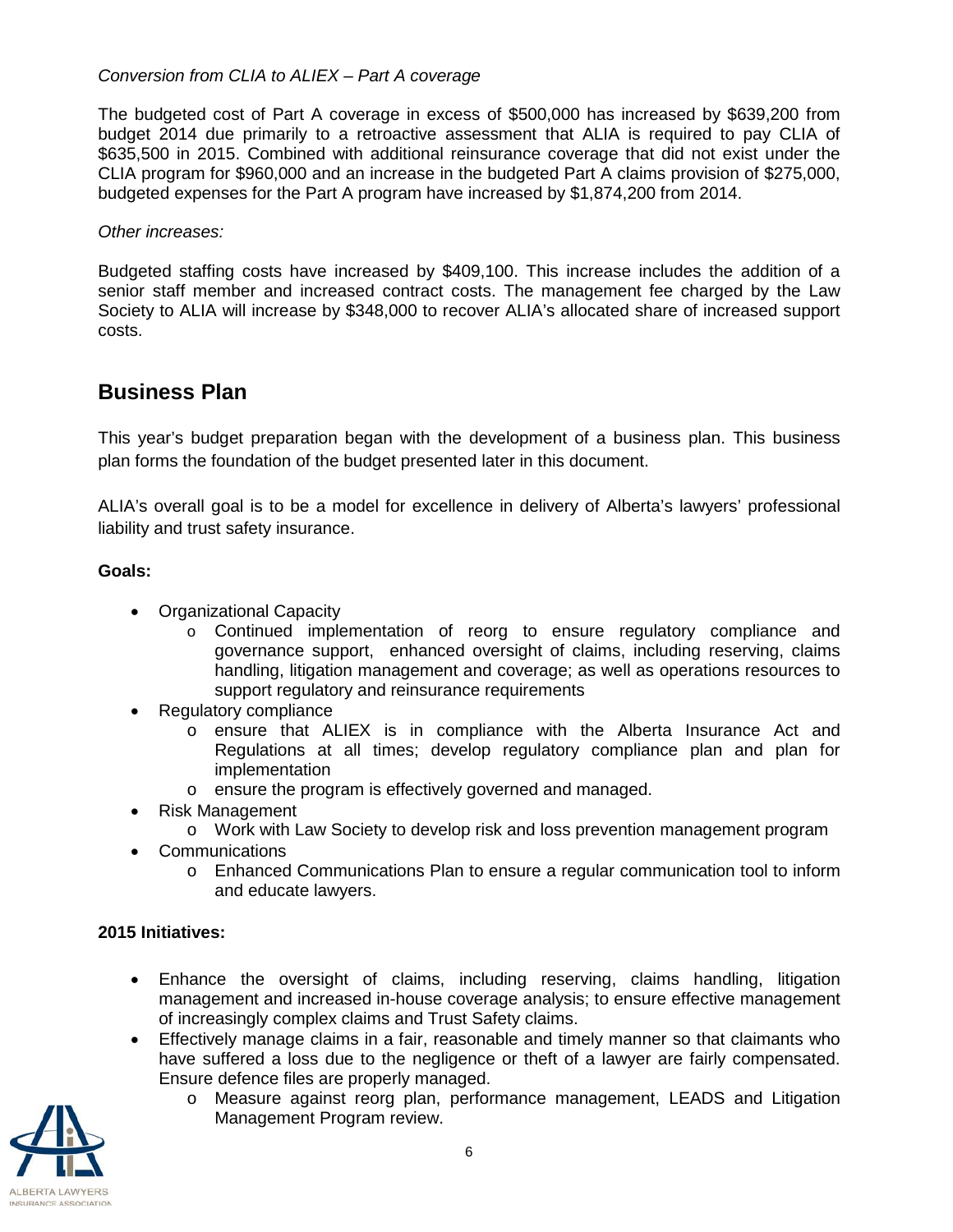- Provide a high level of customer service.
	- o Measure success through the Closed Claim Survey program
- Ensure the program is compliant with regulatory, compliance and governance requirements.
	- o Measure against plan.
- Enhance communication to ensure program lawyers are informed.
	- o Measure success through the Communications Plan
- Work with Law Society to develop project for Risk Management and Loss Prevention Program
- Ensure the program is managed in an effective, efficient and financially accountable manner

### <span id="page-6-0"></span>**Budget**

The following budget is based on a fiscal period ending December 31, 2015. We refer to:

- **Budget 2015**, which means the fiscal period beginning January 1, 2015 and ending December 31, 2015;
- **Budget 2014**, which means the fiscal period beginning January 1, 2014 and ending December 31, 2014; and
- **Forecast 2014**, which is our forecast (a combination of actual financial results and our best estimate of revenue and expenses to the end of the current fiscal period) for the year that began January 1, 2014 and ending December 31, 2014.

#### **Budget Assumptions**

- For purposes of estimating revenue from the insurance levy, we have assumed a 2% growth in insured lawyers based on historical trends.
- The budget for investment income is based on the average income (interest, dividends and realized gains/losses on liquidations of securities) on ALIA's portfolio of cash, bonds and equities over the past three years.
- Unrealized gains or losses on changes in the market value of investments have not been budgeted as these amounts are virtually impossible to predict and are, by their nature, non-cash items.
- The budget for the provision for claims and related costs is based on preliminary estimates provided by our actuary.

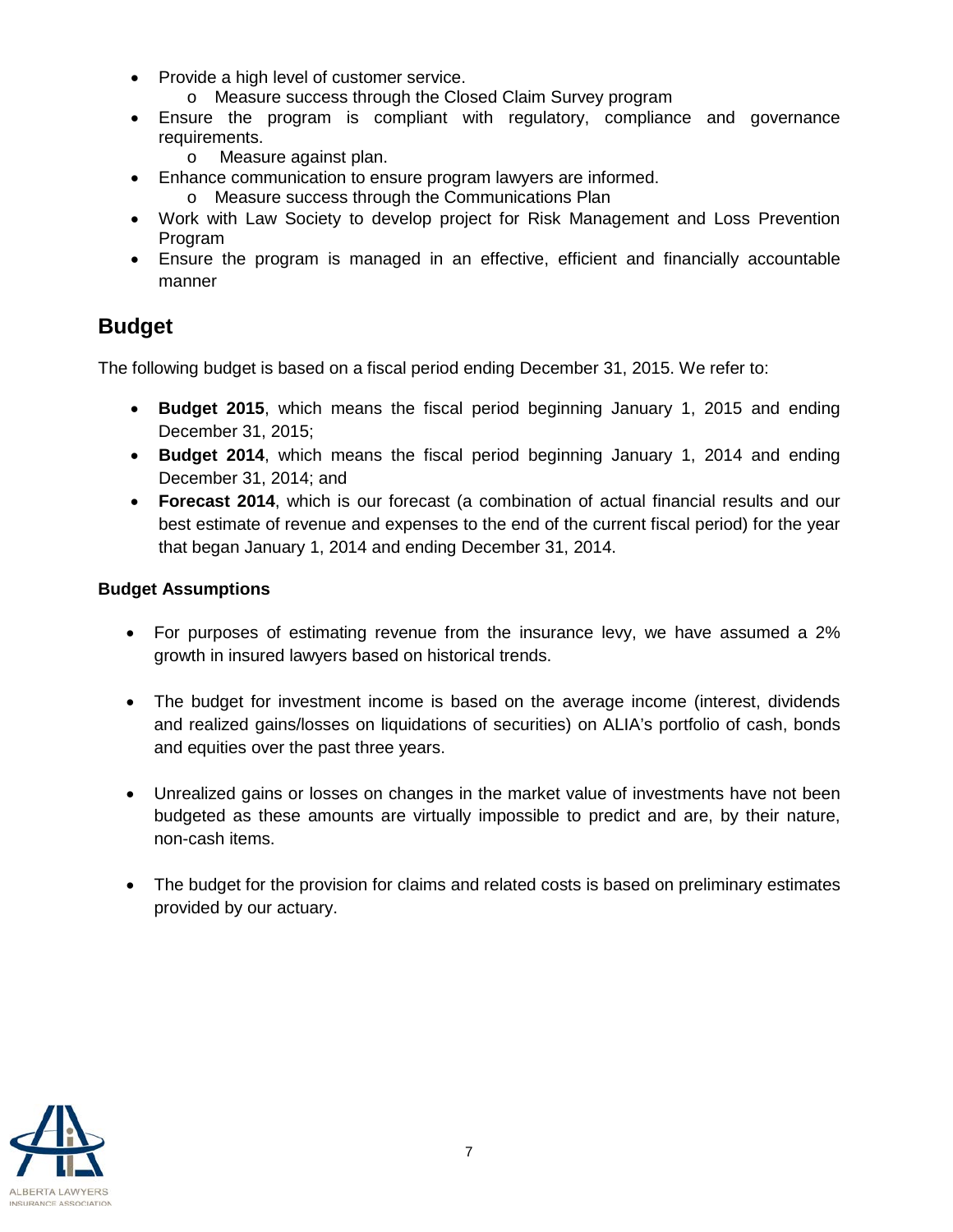#### **The Alberta Lawyers Insurance Association Budget For the Year Ending December 31, 2015**

|                                                                                                    | 2015<br><b>Budget</b>                                 | 2014<br>Forecast                         |     | 2014<br><b>Budget</b>               | Variance<br>2015 budget<br>from 2014                 |
|----------------------------------------------------------------------------------------------------|-------------------------------------------------------|------------------------------------------|-----|-------------------------------------|------------------------------------------------------|
| <b>Revenue</b>                                                                                     |                                                       |                                          |     |                                     |                                                      |
| Annual levy (Part A)<br>Annual levy (Part B)<br>Investment income<br>Management Fee - ALIEX        | \$<br>24,714,500<br>1,480,500<br>6,770,000<br>200,000 | \$<br>23,047,900<br>7,796,000<br>100,000 | \$. | 22,634,000<br>4,300,000             | \$<br>2,080,500<br>1,480,500<br>2,470,000<br>200,000 |
| Voluntary Excess Admin Fee                                                                         | 145,000                                               | 142,000                                  |     |                                     | 145,000                                              |
|                                                                                                    | 33,310,000                                            | 31,085,900                               |     | 26,934,000                          | 6,376,000                                            |
| <b>Expenses</b>                                                                                    |                                                       |                                          |     |                                     |                                                      |
| Provision for claims and related costs - Part A<br>Provision for claims and related costs - Part B | 19,100,000<br>2,250,000                               | 18,825,000<br>1,125,000                  |     | 18,825,000                          | 275,000<br>2,250,000                                 |
| ALIEX Premium - Part A<br>ALIEX Premium - Part B                                                   | 3,627,500<br>495,000                                  | 1,985,000<br>$\overline{\phantom{a}}$    |     | 1,750,000                           | 1,877,500<br>495,000                                 |
| Premium paid to CLIA<br>Salaries and benefits<br>Management fee                                    | 635,500<br>2,493,600<br>2,208,000                     | 4,416,000<br>2,379,000<br>1,860,000      |     | 1,873,800<br>2,084,500<br>1,860,000 | (1,238,300)<br>409,100<br>348,000                    |
| Administration<br><b>Professional fees</b>                                                         | 367,300<br>208,000                                    | 263,600<br>118,000                       |     | 194,550<br>93,000                   | 172,750<br>115,000                                   |
| Reinsurance - Part A<br>Reinsurance - Part B                                                       | 960,000<br>180,000                                    | 120,000                                  |     |                                     | 960,000<br>180,000                                   |
| Investment fees<br><b>Risk Management</b><br>Regulatory                                            | 280,000<br>104,000<br>115,500                         | 280,000<br>14,000                        |     | 264,000<br>27,500<br>$\overline{a}$ | 16,000<br>76,500<br>115,500                          |
| CLIA Wind Up<br>Amortization                                                                       | 19,500<br>3,000                                       | 10,000                                   |     | 9,840                               | 19,500<br>(6, 840)                                   |
|                                                                                                    | 33,046,900                                            | 31,395,600                               |     | 26,982,190                          | 6,064,710                                            |
| Net Income (Loss)                                                                                  | 263,100                                               | (309, 700)                               |     | (48, 190)                           | 311,290                                              |
| Unrealized gain (losses) on Investments                                                            |                                                       | 4,000,000                                |     |                                     |                                                      |
| Net Income (Loss)                                                                                  | \$<br>263,100                                         | \$<br>3,690,300                          | \$  | (48, 190)                           | \$<br>311,290                                        |

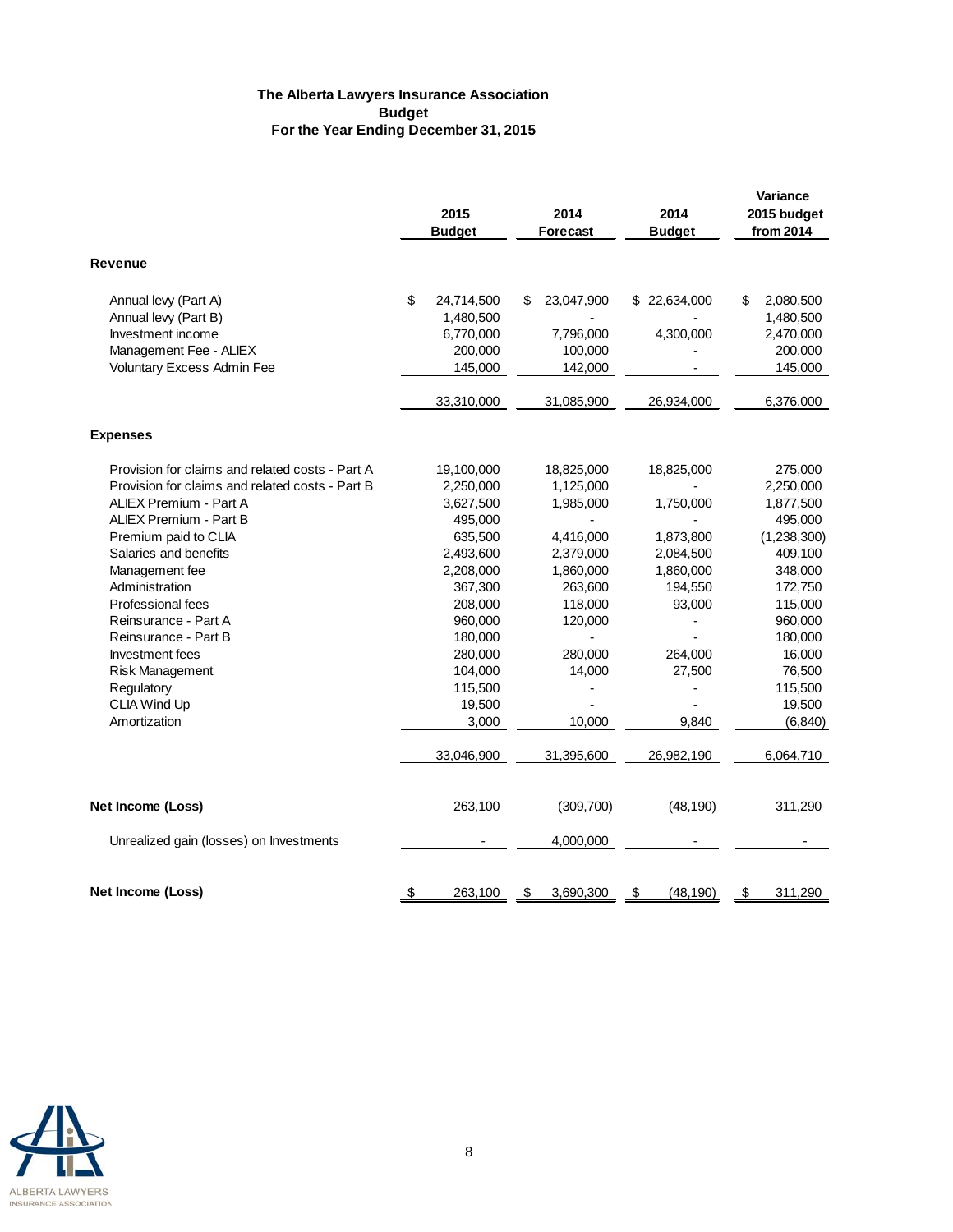# <span id="page-8-0"></span>**Appendix 1 – Professional liability insurance program structure**

| Part A              | Professional Liability Insurance            |
|---------------------|---------------------------------------------|
| Limits              | \$1m per Occurrence / \$2m Annual Aggregate |
| Reassurance         | 80% of \$10m excess of \$26m                |
| Reinsurers          | Lloyds                                      |
| Group Deductible    | \$500k per Occurrence                       |
| <b>ALIEX Limits</b> | \$500k excess of \$500k                     |



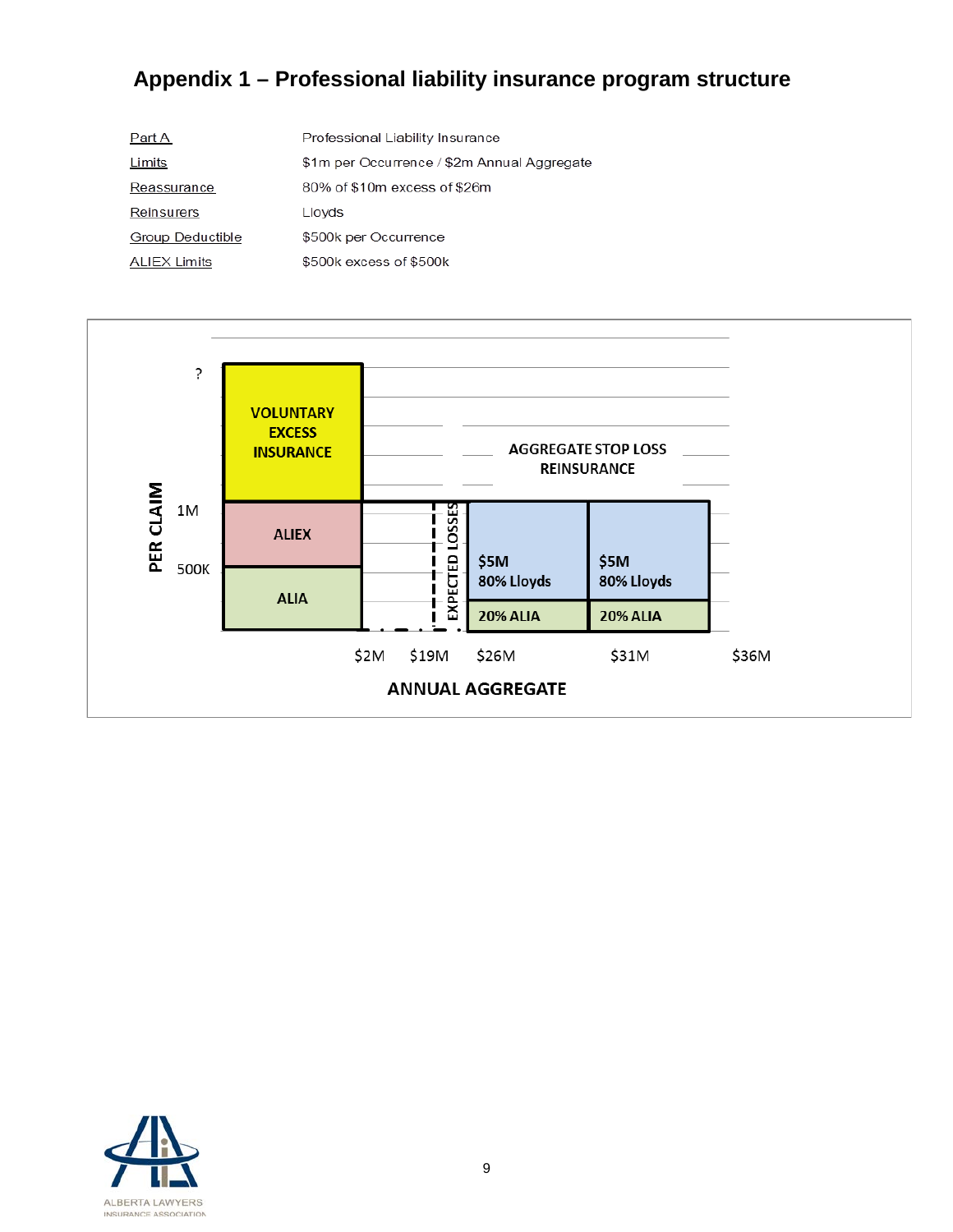# <span id="page-9-0"></span>**Appendix 2 – Trust Safety Insurance program structure**

| Part B           | Trust Safety Insurance                                             |
|------------------|--------------------------------------------------------------------|
| Limits           | \$5m per Misappropriation \$25m Profession Wide Annual Aggregate   |
| Excess Insurance | \$22m Annual Aggregate Excess of \$3m Annual Aggregate             |
| Insurers         | Primary \$10m AIG Excess \$12m Chubb                               |
| Group Deductible | \$500k per Claim Subject to \$3m Aggregate                         |
| ALIEX Limits     | \$2.5m Excess of \$500k Group Deductible Subject to \$3m Aggregate |



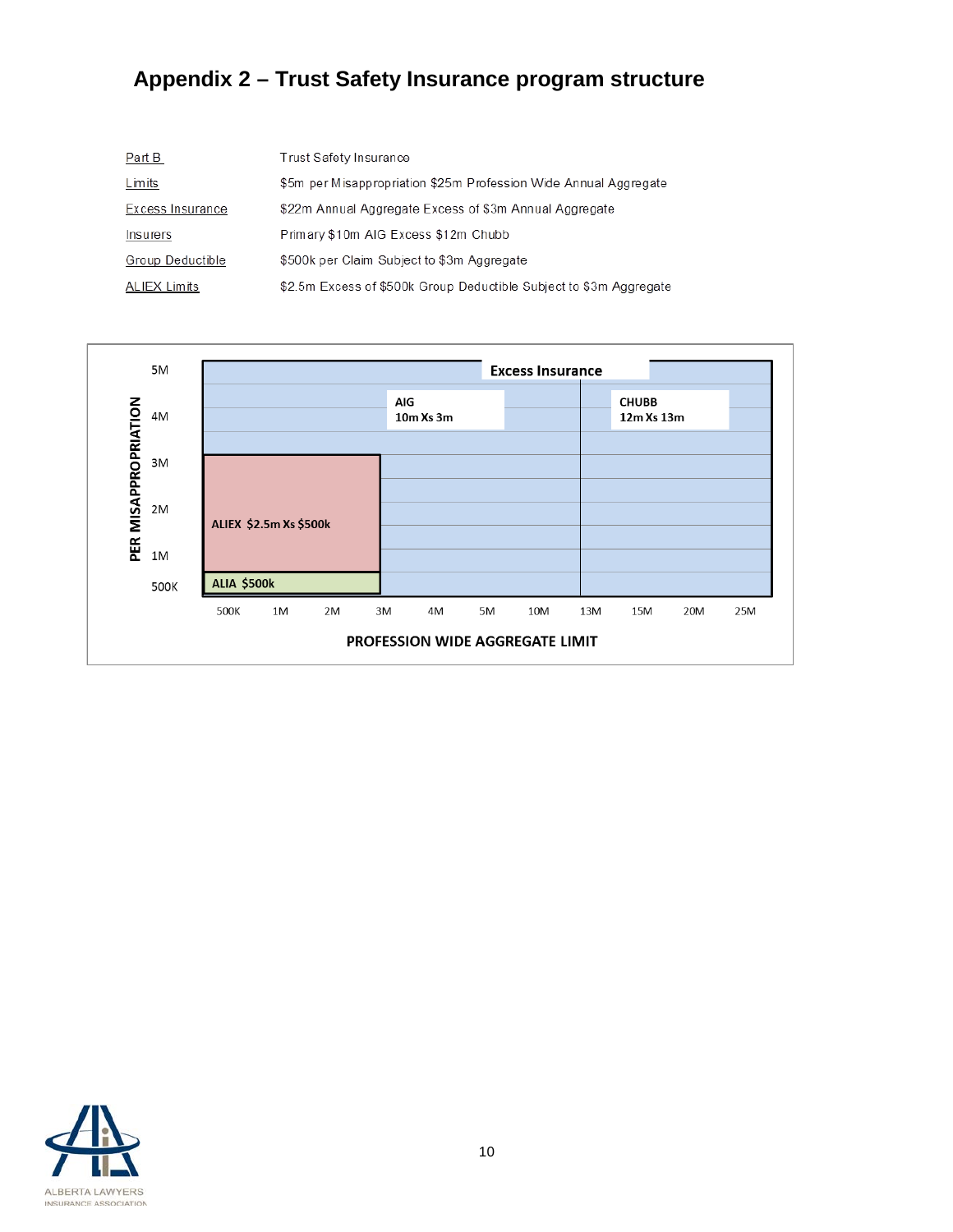# <span id="page-10-0"></span>**Appendix 3 – Levy revenue analysis**

#### **2015 Part A Revenue Budget**

|                                                                      | Fiscal 2015 - January 1, 2015 to December 31, 2015 |                    |                   |                 |                 |                        |  |  |
|----------------------------------------------------------------------|----------------------------------------------------|--------------------|-------------------|-----------------|-----------------|------------------------|--|--|
|                                                                      |                                                    |                    |                   |                 |                 | <b>January 1, 2015</b> |  |  |
| Insurance policy year - July 1 to June                               |                                                    | January 1, 2015 to |                   | July 1, 2015 to | to December 31, |                        |  |  |
| 30                                                                   | June 30, 2015                                      |                    | December 31, 2015 |                 | 2015            |                        |  |  |
| (12 months)                                                          | (6 months)                                         |                    | (6 months)        |                 | (12 months)     |                        |  |  |
| Budgeted revenue based on actual<br>2014/15 Part A levy @ \$3,680    | \$                                                 | 11.592.000         |                   |                 | \$              | 11,592,000             |  |  |
| Budgeted revenue based on estimated<br>2015/16 Part A levy @ \$3,930 |                                                    |                    |                   | 12,379,500      |                 | 12,379,500             |  |  |
| Surcharge revenue                                                    |                                                    | 300,000            |                   | 335,000         |                 | 635,000                |  |  |
|                                                                      | \$                                                 | 11,892,000         | S                 | 12,714,500      |                 | 24,606,500             |  |  |
| Administration fees                                                  |                                                    |                    |                   |                 |                 | 108,000                |  |  |
| Total 2015 budgeted Part A revenue                                   |                                                    |                    |                   |                 |                 | 24,714,500             |  |  |

#### **2015 Part B Revenue Budget**

|                                        | Fiscal 2015 - January 1, 2015 to December 31, 2015 |                 |                        |  |  |  |  |  |
|----------------------------------------|----------------------------------------------------|-----------------|------------------------|--|--|--|--|--|
|                                        |                                                    |                 | <b>January 1, 2015</b> |  |  |  |  |  |
| Insurance policy year - July 1 to June | <b>January 1, 2015 to</b>                          | July 1, 2015 to | to December 31,        |  |  |  |  |  |
| 30                                     | December 31, 2015<br>June 30, 2015                 |                 | 2015                   |  |  |  |  |  |
| $(12$ months)                          | (6 months)                                         | (6 months)      | (12 months)            |  |  |  |  |  |
|                                        |                                                    |                 |                        |  |  |  |  |  |
| Budgeted revenue based on estimated    |                                                    |                 |                        |  |  |  |  |  |
| 2015/16 Part B levy @ \$470            |                                                    | 1,480,500       | 1,480,500              |  |  |  |  |  |

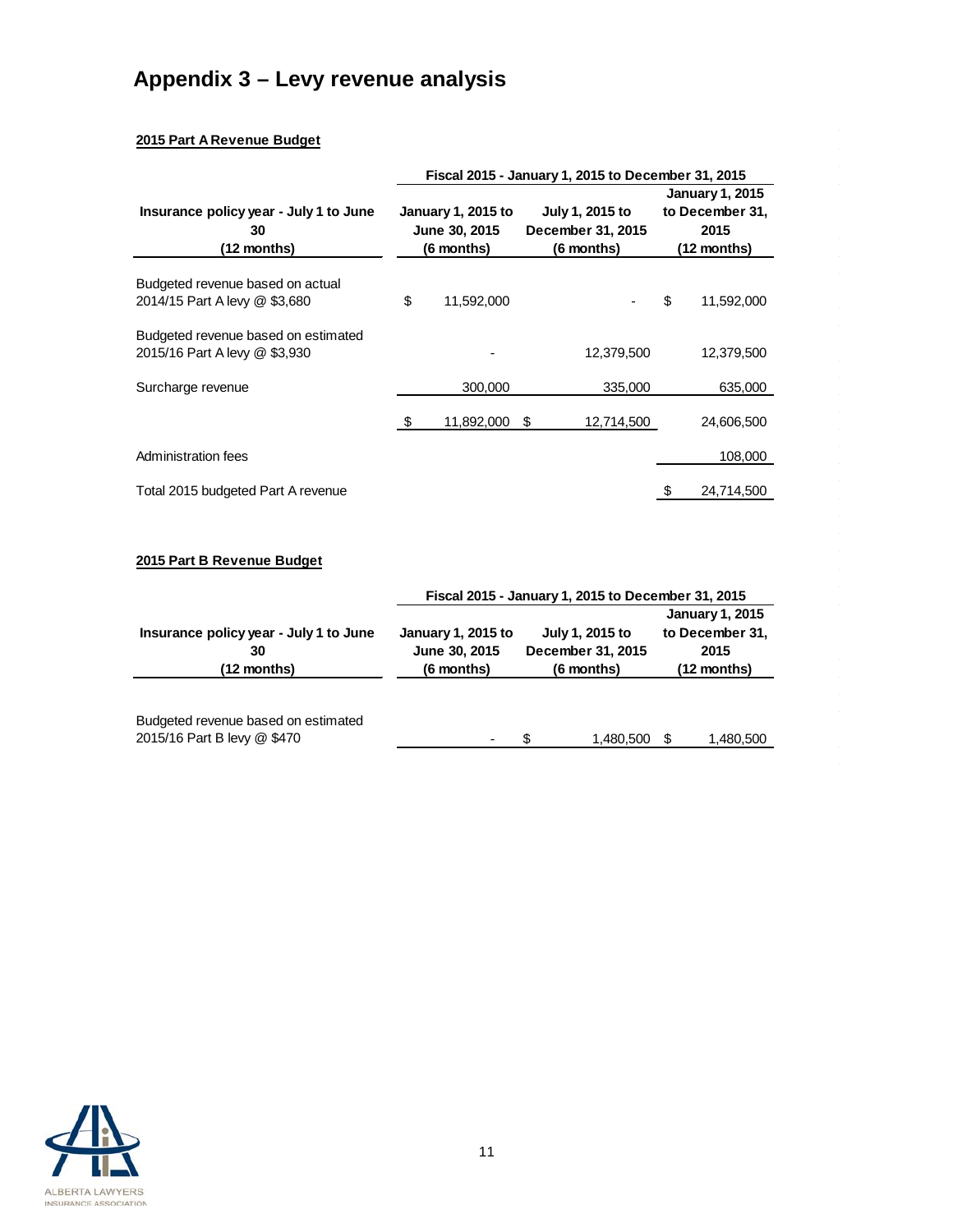<span id="page-11-0"></span>



### **LEVY HISTORY**

Part A Levy Part B Levy

*Please note the 2015/16 levy is an estimate, a portion of which is the new Part B Trust Safety Insurance premium of \$470. The actual levy for Part A and Part B coverage will be determined in the spring of 2015 for the policy year commencing July 1, 2015.*

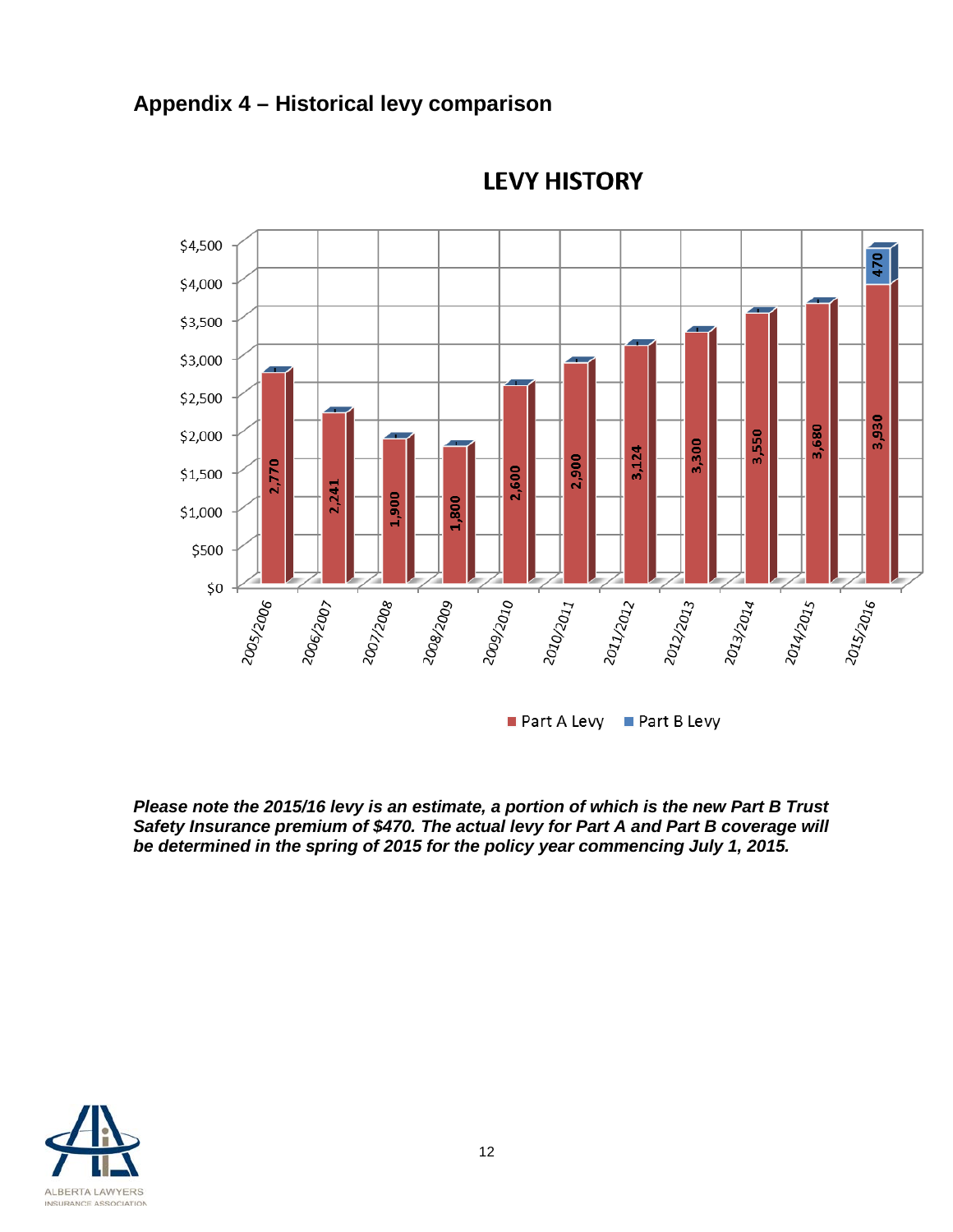## <span id="page-12-0"></span>**Appendix 5 – Fund balance analysis**

| Actual balance at December 31, 2013          | S | 38,998  |
|----------------------------------------------|---|---------|
| Forecast net income to December 31, 2014     |   | 3,690   |
| Investment in ALIEX                          |   | (5,000) |
| Forecast balance at December 31, 2014        |   | 37,688  |
| Budgeted net income to December 31, 2015     |   | 263     |
| <b>Budgeted balance at December 31, 2015</b> |   | 37,951  |

*Note:*

*Accumulated Surplus, also known as Net Assets or Retained Earnings, is the difference between Assets and Liabilities and represents the residual equity in ALIA available to pay future claims.* 

*Based on the advice and analysis of ALIA's actuary, the recommended minimum accumulated surplus is \$28.5 million. Management anticipates this minimum balance will increase and is awaiting a recommendation in this regard from the actuary.*